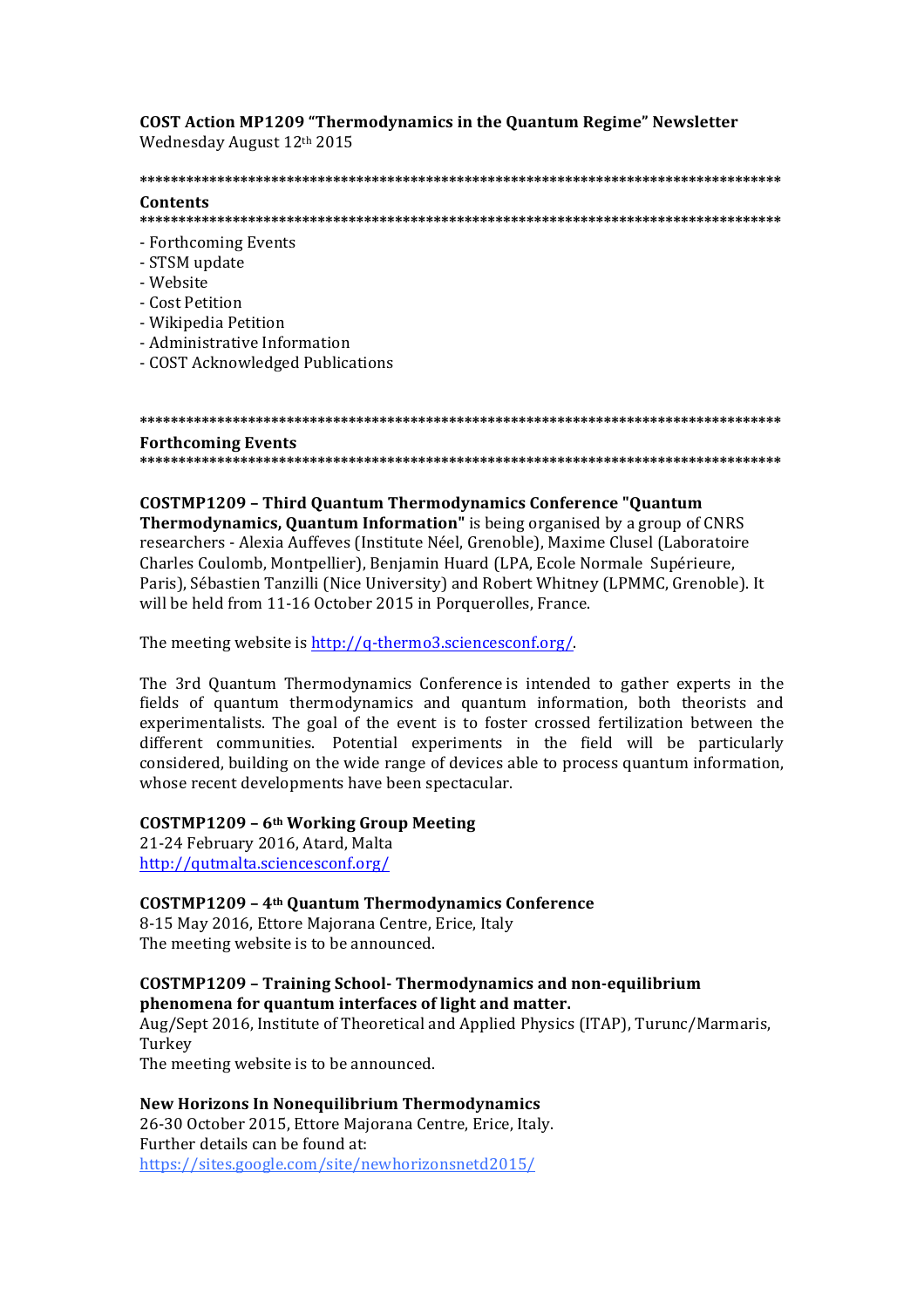## **Artic School on Open Quantum Systems**

14-18 December 2015, Kilpisjarvi Biological Station, Helsinki, Finland. Further details can be found at: http://cge.aalto.fi/en/current/events/arctic school 2015/

**STSM Undate** 

### 

STSM call 9 has now closed and 4 applications have been granted totaling  $\epsilon$ 5,643.

The next STSM call opens on the 1<sup>st</sup> September and further details of this and future calls can be found on the website http://blogs.exeter.ac.uk/qut/

Please remember that STSM applications are a competitive process. Therefore, if you are considering applying, please give yourself the best chance of success by ensuring your project description is as strong as possible.

### Website

Our website has recently been updated. If you haven't visited in a while, please go and have a look at http://blogs.exeter.ac.uk/qut/.

# **Cost Petition**

### 

The COST Framework is unfortunately facing a budget cut. If this occurs, it would impact the number of future COST Actions and most likely lower the funds available per COST Action. A petition for a stable and sufficient budget is available at https://forms.cost.eu/petition and we kindly ask you to join the 4100 signatures already collected and show your support.

# **Wikipedia Petition**

#### 

Wikipedia has recently rejected an article by Prof Ronnie Kosloff and his group on Ouantum Thermodynamics because the editor believed a similar article already existed. However, I am pleased to announce that your lobbying efforts with the Wikipedia editors have been successful. The article has now been accepted and can be viewed at https://en.wikipedia.org/wiki/Quantum\_thermodynamics

#### 

#### **Administrative Information**

Please send any items for inclusion in the next newsletter to costmp1209@gmail.com.